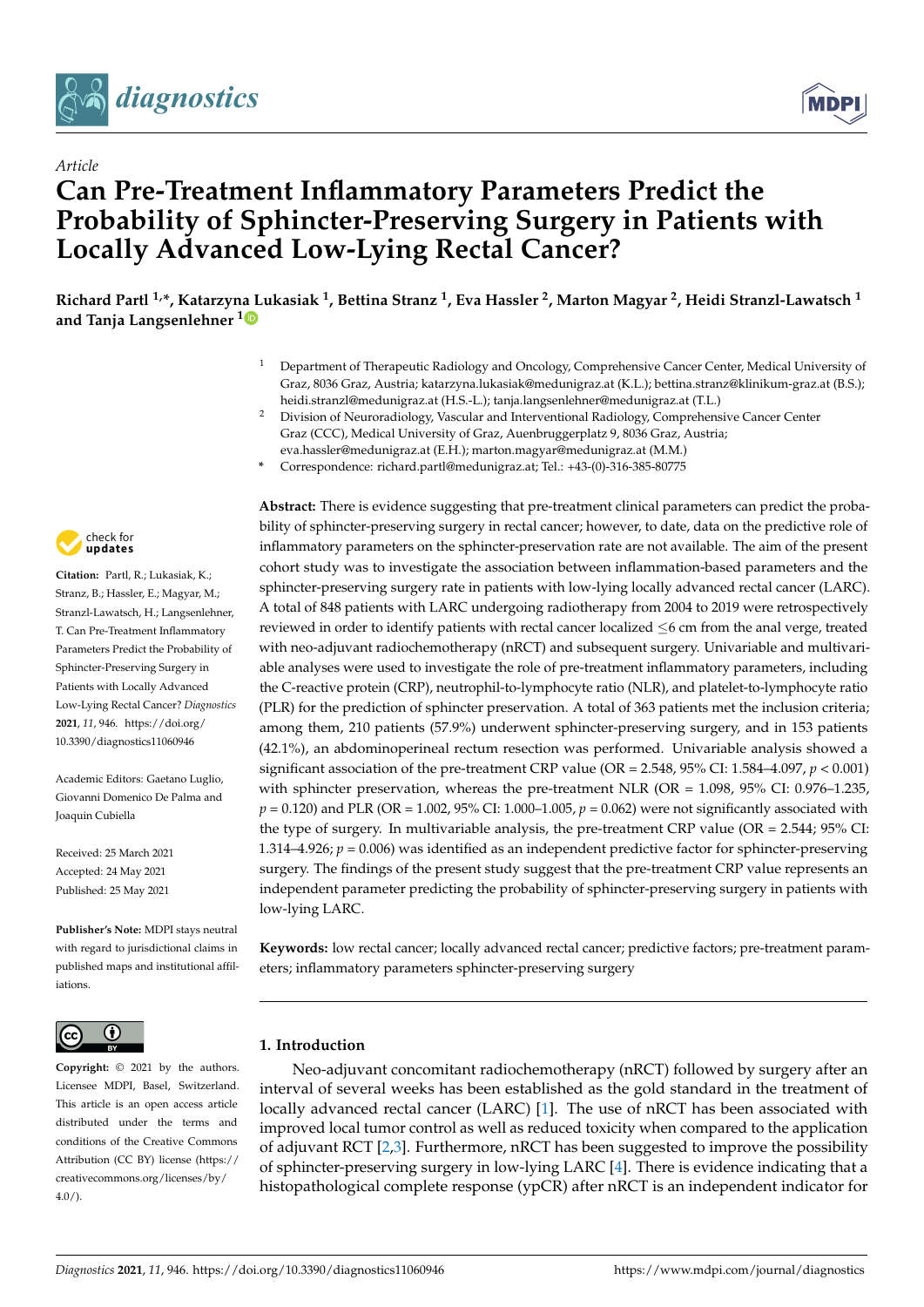the sphincter-preserving surgery rate [\[4\]](#page-9-3). Additionally, ypCR has been associated with increased disease-free survival (DFS) and overall survival (OS) [\[5\]](#page-9-4).

There is a growing body of data describing a relationship between blood-based sur-rogate parameters and the tumor response and outcome [\[5](#page-9-4)[–12\]](#page-9-5). However, there have been very few attempts in the literature to analyze whether pre-treatment parameters can be used to predict the probability of sphincter-preserving surgery [\[4](#page-9-3)[,13\]](#page-9-6). In a previously published study, we identified age, the relative lymphocyte value, and the interval between nRCT and surgery as independently associated with sphincter preservation [\[14\]](#page-9-7).

Chronic inflammation has been shown to represent a pivotal contributor to the development and progression of a variety of cancers [\[15](#page-9-8)[,16\]](#page-9-9). Previously, various studies have shown significant associations between blood-based inflammatory parameters such as C-reactive protein (CRP), the neutrophil-to-lymphocyte ratio (NLR), and the platelet-to-lymphocyte ratio (PLR) and prognosis in several cancer entities, including rectal cancer [\[17](#page-9-10)[–25\]](#page-10-0). However, to the best of our knowledge, data on the predictive role of inflammatory parameters on the sphincter-preservation rate are currently not available.

Hence, the aim of the present cohort study was to elucidate the predictive role of pre-treatment inflammatory biomarkers for sphincter-preserving surgery and provide data on the prognostic outcome in a large European cohort of patients with low-lying rectal cancer consistently treated with nRCT.

#### **2. Materials and Methods**

In this cohort study, a total of 848 consecutive patients with histologically verified LARC, who were referred for radiotherapy from 2004 to 2019 at the Department of Therapeutic Radiology and Oncology, were retrospectively reviewed. Patients with low-lying LARC who had undergone nRCT and subsequent surgical resection were eligible for the present study. Patients who received additional induction chemotherapy or had a premature termination of radiation therapy were excluded from further analysis. A total of 363 patients met the inclusion criteria and were further analyzed.

Pretreatment colonoscopy, rigid proctoscopy, digital rectal examination, endorectal ultrasound, and pelvic computed tomography (CT) or magnetic resonance imaging (MRI) were performed to determine clinical tumor stage (cT) and clinical lymph node involvement. In order to rule out distant metastases, a thoracic and an abdominal CT were performed.

Concomitant chemotherapy consisted either of continuous intravenous infusion with 5-fluoruracil (1000 mg/m<sup>2</sup>) administered during the first and last week of radiotherapy or of an oral dose of capecitabine (1700 mg/daily) on each day of radiation treatment. Radiotherapy was planned and administered in a consistent manner throughout the study period. To exclude the small bowel, an open tabletop device (belly-board) was used when positioning the patient for the planning CT, and the perineum was marked with a radiopaque marker. Before CT, all patients were given an oral contrast agent to visualize the small bowel. All patients received radiotherapy in a 3D-conformal 3- or 4-field technique with photon energies of 6 or 18 MEV up to a total dose of 45–46 Gy in 23–25 fractions of 1.8 or 2 Gy (5 days/week). After a median interval of 6.6 weeks, either a total mesorectal excision (TME) or an abdominoperineal rectum resection (APR) was performed.

The following baseline parameters, which were documented prior to nRCT, were extracted from the medical charts: patient age at initiation of nRCT, sex, smoking, body mass index (BMI), Karnofsky performance status, cT, clinical lymph node involvement, histopathological subtype, histopathological tumor grading, and a full blood profile (erythrocytes, leucocytes, hemoglobin, thrombocytes, neutrophils, granulocytes, lymphocytes, serum lactate dehydrogenase (LDH), CRP, NLR, PLR). In accordance with the current standards for CRP determination of the Clinical Institute of Medical and Chemical Laboratory Diagnostics, Medical University of Graz, a plasma CRP level of  $\geq 5$  mg/L was considered pathological and selected as the cut-off value for analysis. In accordance with previously published studies, a cut-off value of >3 was used for the NLR, whereas the PLR was categorized into three groups (<150, 150–300, and >300) [\[26](#page-10-1)[–28\]](#page-10-2).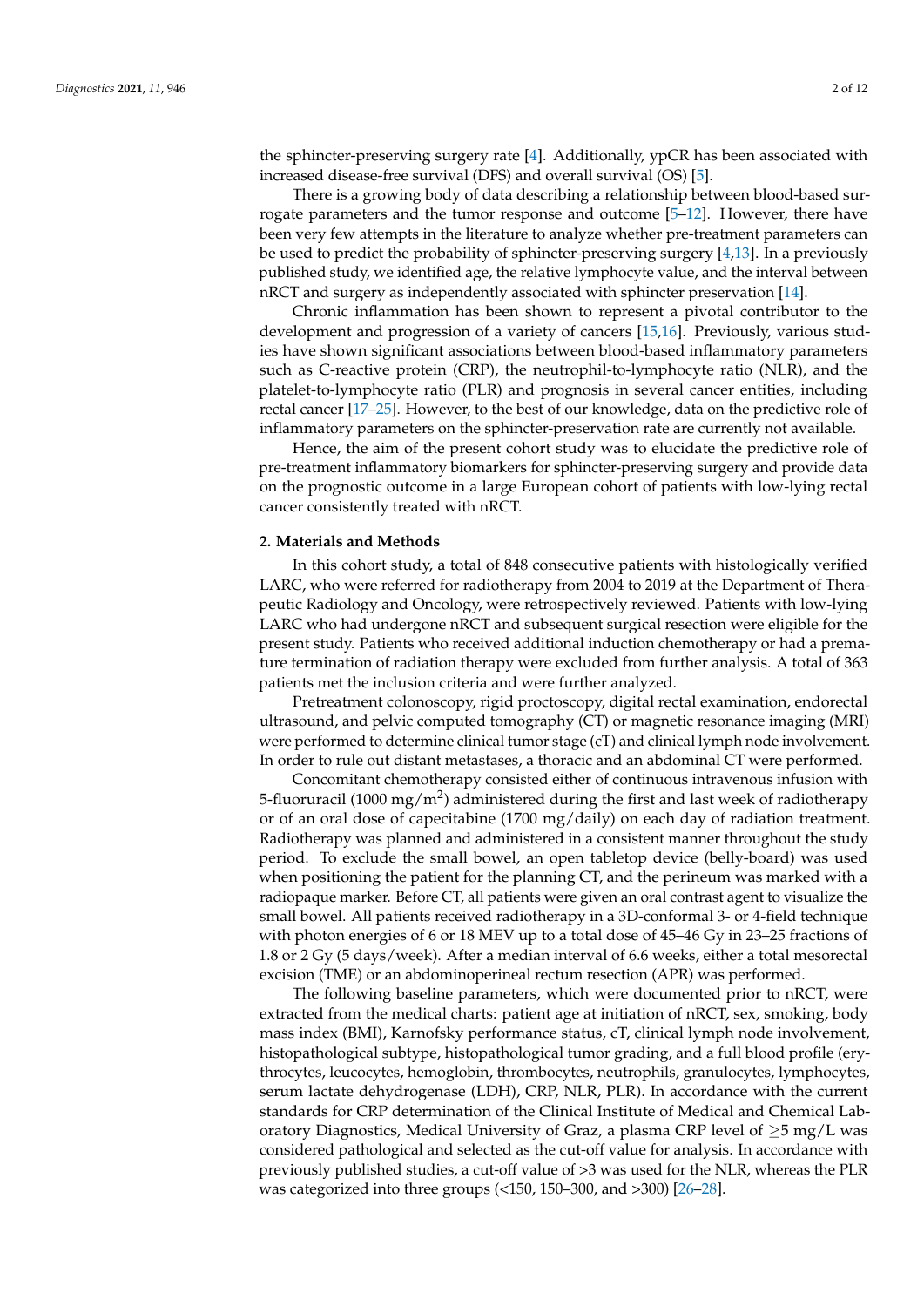Clinical follow-up was conducted by the referring surgeon in accordance with institutional recommendations and by the Department of Therapeutic Radiology and Oncology. Clinical examination, proctoscopy/colonoscopy, and abdominal ultrasound were performed twice a year (years 1–2) and once a year (years 3–5). Additional imaging was performed if indicated.

### *Statistical Analyses*

Data are presented as mean values, and standard deviation or median values and range are reported for continuous data; absolute numbers are reported, and relative frequencies are provided for categorical data. The relationship between clinical parameters and sphincter-preserving surgery was first analyzed using univariable logistic regression analysis. A stepwise multivariable logistic regression analysis was then performed including all variables that showed a *p*-value of  $\leq 0.2$  in the univariable analysis. In addition, local recurrence-free survival (RFS), cancer-specific survival (CSS), and overall survival (OS) were calculated using Kaplan–Meier analysis, and log-rank tests were applied for statistical comparisons between curves. The RFS was calculated as the time from the start of radiotherapy to the development of local recurrence; the CSS was defined from the initiation of radiotherapy to the date of cancer-related death. The OS was defined as the time from the start of treatment to the date of death of any cause. All the statistical analyses were performed using the Statistical Package for Social Sciences version 25.0.0 (SPSS Inc., Chicago, IL, USA). A two-sided *p*-value < 0.05 was considered statistically significant.

The study complied with the Declaration of Helsinki and was performed in accordance with national law. The study protocol has been approved by the local Ethical Committee. As this was a retrospective non-interventional study, the institutional review board waived the need for written informed consent from the participants.

#### **3. Results**

A total of 363 patients were included in the present analysis. Patient characteristics are presented in Table [1.](#page-3-0) Median age at start of nRCT was 66.7 years (mean 65.3  $\pm$  10.9).

The mean NLR (calculated as the absolute neutrophil count divided by the absolute lymphocyte count) and PLR (calculated as the absolute platelet count divided by the absolute lymphocyte count) were  $3.5 \pm 1.8$  and  $191.2 \pm 91.0$ , respectively. The mean plasma CRP level was  $8.0 \pm 17.7$  mg/L.

In 103 patients (30.7%), the CRP value was  $>5$  mg/L; in 232 patients (69.3%), a CRP value  $\leq$  5 mg/L was detected. In 195 patients (53.7%), the NLR was >3, while in 168 patients (46.3%), a NLR  $\leq$  3 could be observed. Furthermore, there were 121 patients (34.9%) with a PLR < 150, 191 patients (55%) with a PLR 150–300, and 35 patients (10.1%) with a  $PLR > 300$ .

A TME was performed in 210 out of 363 patients (57.9%); in the remaining 153 patients (42.1%), an APR was performed. A complete histopathological response (ypT0 ypN0) was found in 59 out of 363 patients (16.3%). No association between complete tumor response and TME rate  $(p = 0.258)$  was detected.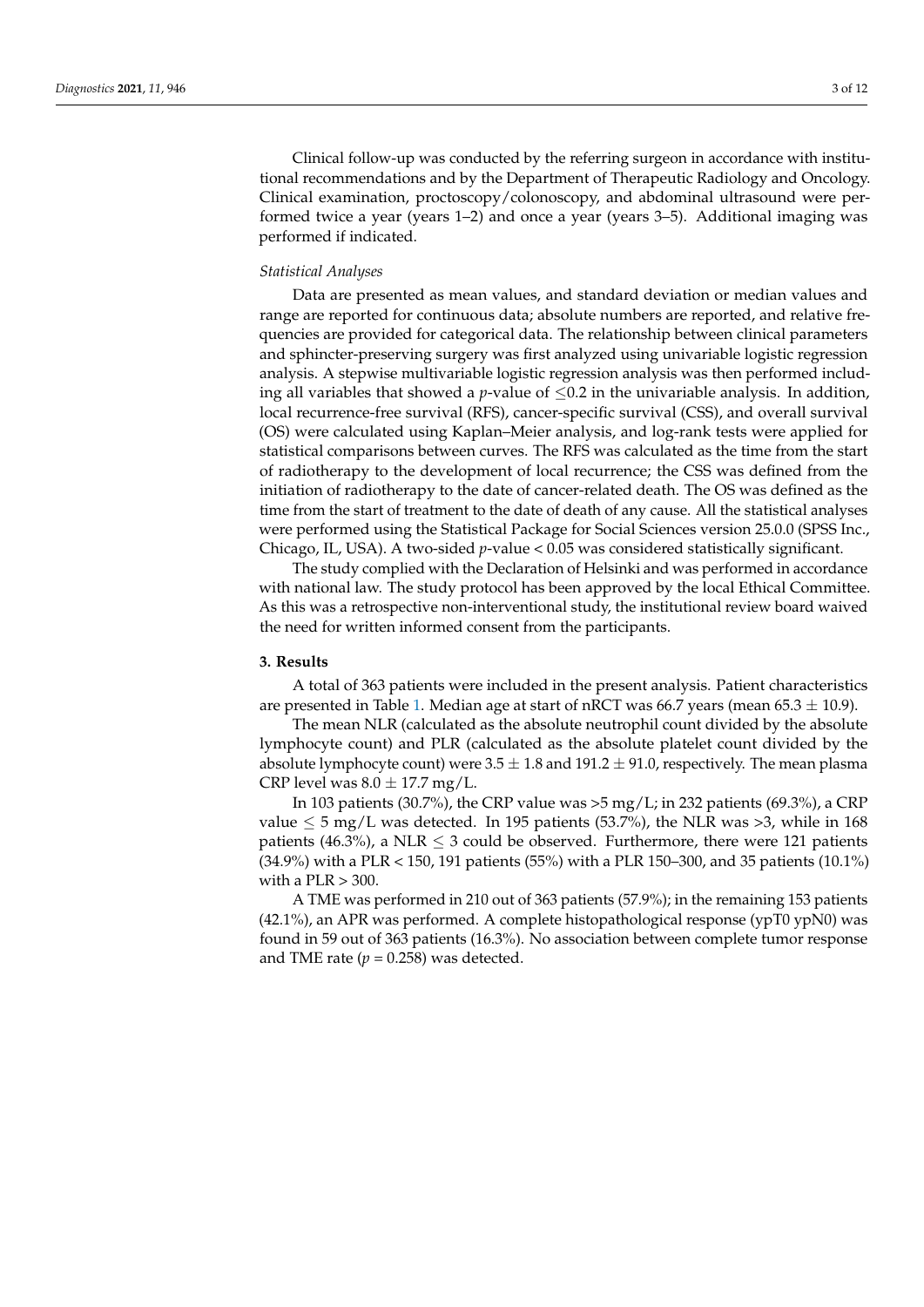| Parameter                                                                | $n$ (Missing %) | $n$ (%) * or Median Value (Mean $\pm$ SD)  |
|--------------------------------------------------------------------------|-----------------|--------------------------------------------|
| Sex<br>Male<br>Female                                                    | 363 (0%)        | 249 (68.6%)<br>114 (31.4%)                 |
| Age (years)<br>$\leq 60$<br>>60                                          | $363(0\%)$      | $131(36.1\%)$<br>232 (63.9%)               |
| Smoking<br>No<br>Yes                                                     | 316 (12.9%)     | 268 (84.8%)<br>48 (15.2%)                  |
| Karnofsky performance status<br>≤ $80%$<br>$>80\%$                       | 234 (35.5%)     | $20(8.5\%)$<br>214 (91.5%)                 |
| Clinical T-size<br>cT1/2<br>cT3<br>cT4                                   | $363(0\%)$      | $23(6.3\%)$<br>293 (80.7%)<br>$47(13.0\%)$ |
| Clinical nodal involvement<br>cN0<br>$cN+$                               | $363(0\%)$      | 153 (42.1%)<br>210 (57.9%)                 |
| Clinical stage<br>Ι<br>П<br>Ш                                            | $363(0\%)$      | $12(3.3\%)$<br>141 (38.8%)<br>210 (57.9%)  |
| Histopathological subtype<br>Adenocarcinoma<br>Adenocarcinoma (mucinous) | $363(0\%)$      | 340 (93.7%)<br>$23(6.3\%)$                 |
| Tumor grade<br>G1<br>G2<br>G3                                            | $362(0.6\%)$    | $24(6.6\%)$<br>312 (86.2%)<br>26 (7.2%)    |
| Erythrocyte count $(T/l)$                                                | 357 (1.7%)      | $4.6(4.6 \pm 0.6)$                         |
| Leucocyte count $(G/l)$                                                  | 358 (1.4%)      | 7.2 (7.7 $\pm$ 4.6)                        |
| Hemoglobin                                                               | 357 (1.7%)      | $13.7(13.4 \pm 1.9)$                       |
| Thrombocyte                                                              | 358 (1.4%)      | $266(279.8 \pm 92.3)$                      |
| Absolute neutrophil value                                                | 345 (4.9%)      | $4.8(5.1 \pm 1.8)$                         |
| Absolute lymphocyte value                                                | 348 (4.1%)      | $1.5(1.6 \pm 0.5)$                         |
| $CRP$ value $(mg/L)$<br>$\leq$ 5<br>>5                                   | $335(7.7\%)$    | 232 (69.3%)<br>103 (30.7%)                 |
| Neutrophil-to-lymphocyte ratio<br>$\leq$ 3<br>>3                         | $343(5.5\%)$    | 168 (46.3%)<br>195 (53.7%)                 |
| Platelet-to-lymphocyte ratio<br><150<br>150-300<br>>300                  | 347 (4.4%)      | 121 (34.9%)<br>191 (55.0%)<br>35 (10.1%)   |
| Radiation dose (fraction/total)<br>$1.8/45 \,\mathrm{Gy}$<br>$2/46$ Gy   | 363 (0%)        | $91(25.1\%)$<br>272 (74.9%)                |
| Chemotherapy<br>5-Fluorouracil<br>Capecitabine                           | 363 (0%)        | 267 (73.6%)<br>96 (26.4%)                  |

<span id="page-3-0"></span>**Table 1.** Summary of baseline patient characteristics.

\* Percentages are calculated by referring only to patients without missing values. Abbreviations: LDH, lactate dehydrogenase; CRP, C-reactive protein; SD, standard deviation.

## *3.1. Baseline Patient and Tumor Parameters Associated with Sphincter-Preserving Surgery*

In univariable analyses, patient age (OR = 1.845, 95% CI: 1.181–2.884, *p* = 0.007), clinical T-size (OR = 2.769, 95% CI: 1.465–5.233, *p* = 0.002), and CRP value (OR = 2.548, 95% CI: 1.584–4.097, *p* < 0.001) were significantly associated with the sphincter-preserving surgery rate, whereas pre-treatment NLR (OR = 1.098, 95% CI: 0.976–1.235, *p* = 0.120) and PLR (OR =  $1.002$ ,  $95\%$  CI:  $1.000-1.005$ ,  $p = 0.062$ ) was not significantly associated with the type of surgery. The results of univariable analysis are shown in Table [2.](#page-4-0)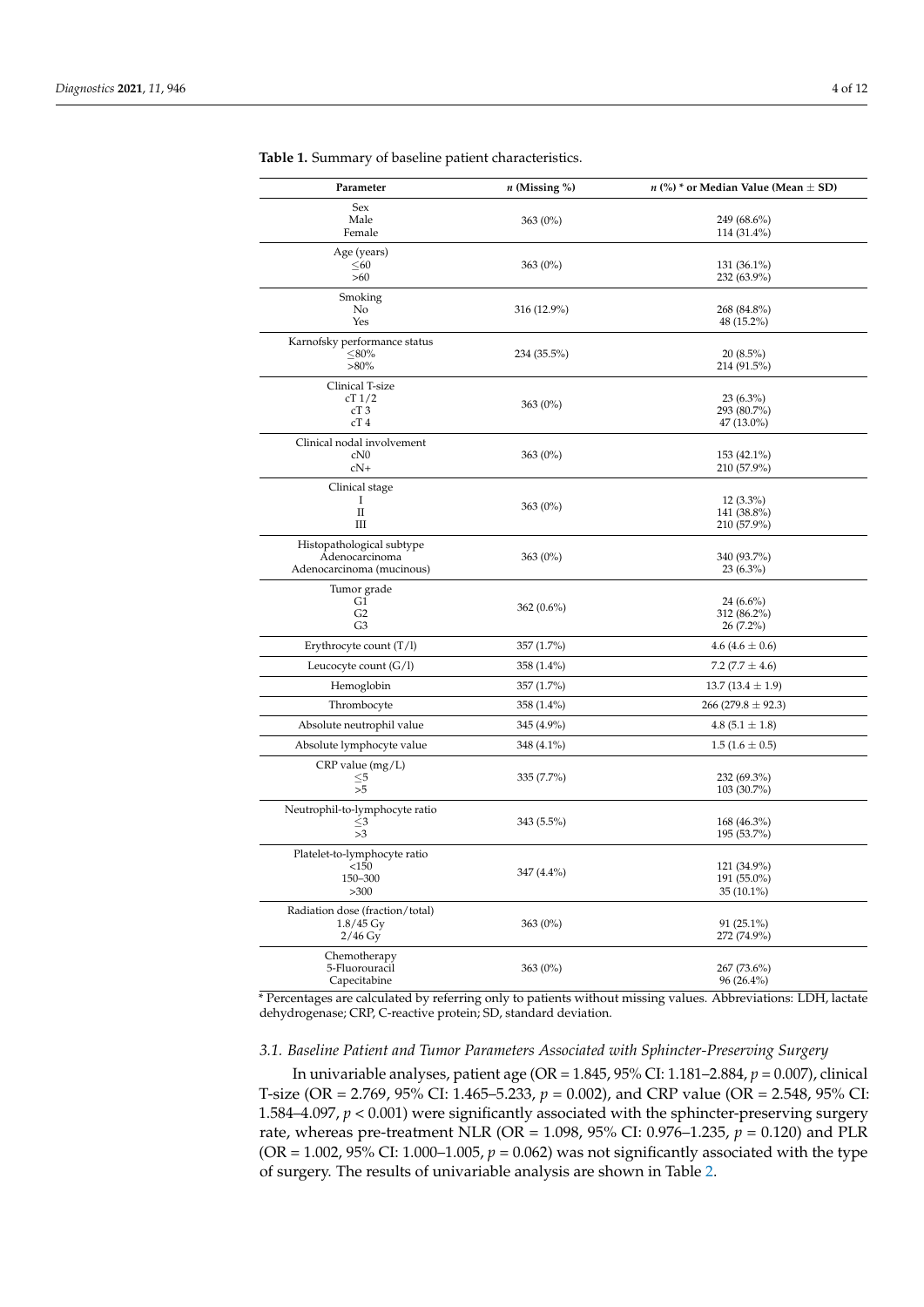| Parameter                       | <b>Sphincter Preservation,</b><br>n (%) or Mean Value $\pm$ SD | Abdominoperineal Resection,<br>n (%) or Mean Value $\pm$ SD) | p-Value |
|---------------------------------|----------------------------------------------------------------|--------------------------------------------------------------|---------|
| Sex                             |                                                                |                                                              |         |
| Male                            | 138 (65.7%)                                                    | 111 (72.5%)                                                  | 0.167   |
| Female                          | 72 (34.3%)                                                     | 42 (27.5%)                                                   |         |
| Age (years)                     |                                                                |                                                              |         |
| $\leq 60$                       | 88 (41.9%)                                                     | 43 $(28.1\%)$                                                | 0.007   |
| >60                             | 122 (58.1%)                                                    | 110 (71.9%)                                                  |         |
| Smoking                         |                                                                |                                                              |         |
| No                              | 152 (83.1%)                                                    | 116 (87.2%)                                                  | 0.311   |
| Yes                             | 31 (16.9%)                                                     | 17 (12.8%)                                                   |         |
| Karnofsky performance status    |                                                                |                                                              |         |
| $\leq$ 80%                      | $8(6.2\%)$                                                     | $12(11.5\%)$                                                 | 0.149   |
| $>80\%$                         | 122 (93.8%)                                                    | 92 (88.5%)                                                   |         |
| Clinical T-size                 |                                                                |                                                              |         |
| $cT$ 1-3                        | 193 (91.9%)                                                    | 123 (80.4%)                                                  | 0.002   |
| cT4                             | $17(8.1\%)$                                                    | 30 (19.6%)                                                   |         |
| Clinical nodal involvement      |                                                                |                                                              |         |
| cN0                             | 88 (41.9%)                                                     | 65 (42.5%)                                                   | 0.912   |
| $cN+$                           | 122 (58.1%)                                                    | 88 (57.5%)                                                   |         |
| Clinical stage                  |                                                                |                                                              |         |
| $I/II^*$                        | 88 (41.9%)                                                     | 65 (42.5%)                                                   | 0.912   |
| Ш                               | 122 (58.1%)                                                    | 88 (57.5%)                                                   |         |
| Histopathological subtype       |                                                                |                                                              |         |
| Adenocarcinoma                  | 201 (95.7%)                                                    | 139 (90.8%)                                                  | 0.066   |
| Adenocarcinoma (mucinous)       | $9(4.3\%)$                                                     | 14 (9.2%)                                                    |         |
| Tumor grade                     |                                                                |                                                              |         |
| G1                              | $16(7.7\%)$                                                    | $8(5.3\%)$                                                   |         |
| G <sub>2</sub>                  | 184 (88.0%)                                                    | 128 (84.2%)                                                  | 0.054   |
| G <sub>3</sub>                  | $9(4.3\%)$                                                     | $16(10.5\%)$                                                 |         |
| Erythrocyte count $(T/l)$       | $4.7\pm0.5$                                                    | $4.6 \pm 0.8$                                                | 0.327   |
| Leucocyte count (G/l)           | $7.8 \pm 5.8$                                                  | $7.6 \pm 2.3$                                                | 0.793   |
| Hemoglobin                      | $13.6 \pm 1.8$                                                 | $13.2 \pm 1.9$                                               | 0.040   |
| Thrombocyte                     | $276 \pm 93$                                                   | $284 \pm 90$                                                 | 0.407   |
| Absolute neutrophil value       | $4.9\pm1.7$                                                    | $5.2\pm1.9$                                                  | 0.126   |
| Absolute lymphocyte value       | $1.6 \pm 0.5$                                                  | $1.6 \pm 0.6$                                                | 0.276   |
| $CRP$ value $(mg/L)$            |                                                                |                                                              |         |
| $\leq$ 5                        | 152 (77.6%)                                                    | 80 (57.65)                                                   | < 0.001 |
| >5                              | 44 (22.4%)                                                     | 59 (42.4%)                                                   |         |
| Neutrophil-to-lymphocyte ratio  |                                                                |                                                              |         |
| $<$ 3                           | $106(50.5\%)$                                                  | 62(40.5%)                                                    | 0.061   |
| >3                              | 104 (49.5%)                                                    | 91 (49.5%)                                                   |         |
| Platelet-to-lymphocyte ratio    |                                                                |                                                              |         |
| <150                            | 78 (38.6%)                                                     | 43 (29.7%)                                                   |         |
| 150-300                         | 108 (53.5%)                                                    | 83 (57.2%)                                                   | 0.114   |
| >300                            | $16(7.9\%)$                                                    | 19 (13.1%)                                                   |         |
| Radiation dose (fraction/total) |                                                                |                                                              |         |
| $1.8/45$ Gy                     | 54 (25.7%)                                                     | $37(24.2\%)$                                                 | 0.740   |
| $2/46$ Gy                       | 156 (74.3%)                                                    | 116(75.8%)                                                   |         |
| Chemotherapy                    |                                                                |                                                              |         |
| 5-Fluorouracil                  | 154 (73.3%)                                                    | 113 (73.9%)                                                  | 0.911   |
| Capecitabine                    | 56 (26.7%)                                                     | 40 (26.1%)                                                   |         |

<span id="page-4-0"></span>**Table 2.** Patient and tumor parameters: results of univariable analysis.

\* Because there were only 12 stage I tumors, stage I and II were grouped together. Abbreviations: LDH, lactate dehydrogenase; CRP, C-reactive protein; SD, standard deviation.

In multivariable analyses, the pre-treatment CRP level remained a significant predictor for sphincter-preserving surgery ( $\overline{OR} = 2.544$ , 95% CI: 1.314–4.926,  $p = 0.006$ ). Additionally, the age at the start of irradiation (OR = 2.475, 95% CI: 1.249–4.903, *p* = 0.009) and clinical T-size (OR = 3.759, 95% CI: 1.214–11.641, *p* = 0.022), as well as tumor grade 3 (OR = 14.067, 95% CI: 1.896–104.376,  $p = 0.010$ ), were significantly associated with the rate of sphincterpreserving surgery. The results of the multivariable analysis are given in Table [3.](#page-5-0)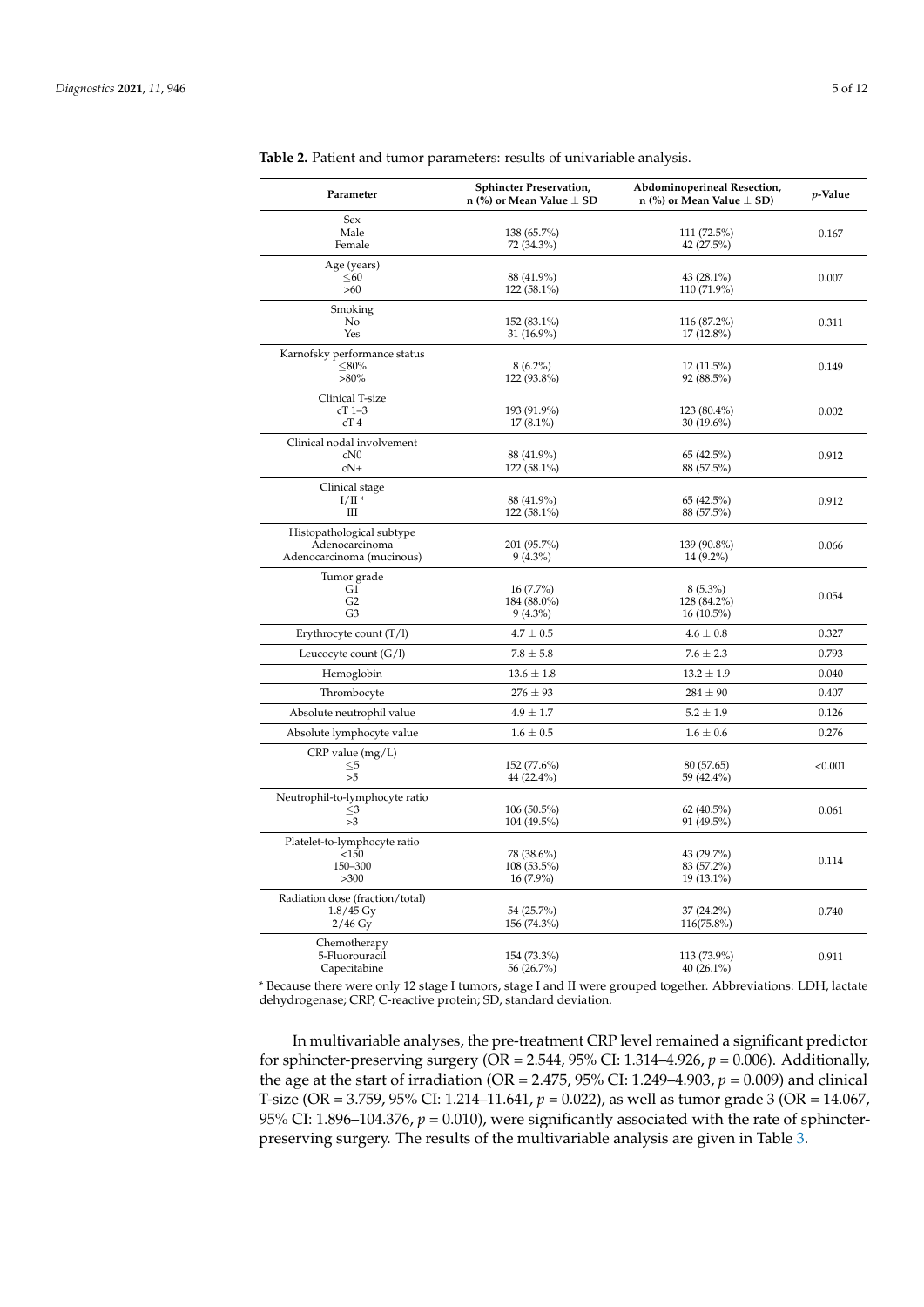| Parameter                      | <b>OR</b>    | 95% CI          | $p$ -Value |
|--------------------------------|--------------|-----------------|------------|
| <b>Sex</b>                     |              |                 |            |
| Female                         | $\mathbf{1}$ |                 |            |
| Male                           | 0.958        | $0.482 - 1.905$ | 0.904      |
| Age                            |              |                 |            |
| < 60                           | 1            |                 |            |
| $>60$                          | 2.475        | 1.249-4.903     | 0.009      |
| Karnofsky performance status   |              |                 |            |
| $< 80\%$                       | $\mathbf{1}$ |                 |            |
| $>80\%$                        | 0.556        | 0.1175-1.770    | 0.321      |
| Clinical T-size                |              |                 |            |
| $cT$ 1-3                       | 1            |                 |            |
| cT4                            | 3.759        | 1.214-11.641    | 0.022      |
| Histopathological subtype      |              |                 |            |
| Adenocarcinoma                 | $\mathbf{1}$ |                 |            |
| Adenocarcinoma (mucinous)      | 2.198        | $0.624 - 7.741$ | 0.220      |
| Tumor grade                    |              |                 |            |
| G <sub>1</sub>                 | $\mathbf{1}$ |                 |            |
| G <sub>2</sub>                 | 1.899        | $0.623 - 5.785$ | 0.259      |
| G <sub>3</sub>                 | 14.067       | 1.896-104.376   | 0.010      |
| Hemoglobin                     | 0.992        | $0.819 - 1.202$ | 0.936      |
| Absolute neutrophil value      | 0.875        | $0.707 - 1.082$ | 0.218      |
| $CRP$ value $(mg/L)$           |              |                 |            |
| $\leq\!\!5$                    | 1            |                 |            |
| > 5                            | 2.544        | 1.314-4.926     | 0.006      |
| Neutrophil-to-lymphocyte ratio |              |                 |            |
| $\leq$ 3                       | $\mathbf{1}$ |                 |            |
| >3                             | 1.392        | $0.647 - 2.994$ | 0.397      |
| Platelet-to-lymphocyte ratio   |              |                 |            |
| <150                           | $\mathbf{1}$ |                 |            |
| 150-300                        | 1.084        | $0.533 - 2.204$ | 0.823      |
| >300                           | 0.464        | $0.106 - 2.037$ | 0.309      |

<span id="page-5-0"></span>**Table 3.** Parameters predictive for sphincter-preserving surgery in multivariable analysis.

Abbreviations: cT-size, clinical tumor size; CRP, C-reactive protein; OR, odds ratio; CI, confidence interval.

### *3.2. Outcome by Type of Surgery*

After a median follow-up time of 52 months (range, 1.1–161 months; mean, 60 months), 27 patients (7.4%) developed a local recurrence and 34 patients (9.4%) died due to cancerrelated progression. A total of 50 patients (13.8%) died of any cause. The 3- and 5-year Kaplan–Meier estimates for local recurrence free-survival (RFS) were 92.6% and 90.8%, respectively; the 3- and 5-year estimates for cancer-specific survival (CSS) were 93.4% and 89.9%, respectively; and the 3- and 5-year overall survival (OS) estimates were 91% and 86%, respectively.

Among patients treated with sphincter-preserving surgery, a significantly increased CSS ( $p < 0.001$ ) as well as OS ( $p < 0.001$ ) were observed when compared to patients who had undergone APR (Figure [1A](#page-6-0),B). Kaplan–Meier estimates of CSS rates at 3 and 5 years were 98.1% and 94.5%, respectively, after sphincter-preserving surgery, compared to 87.2% and 82.1% after APR. Estimated OS rates at 3 and 5 years were 95.5% and 91.2%, respectively, after sphincter-preserving surgery, and 85.3% and 77.7% after APR, respectively.

For local RFS, no significant difference between patients treated with sphincterpreserving surgery and those treated with APR was detected (*p* = 0.066; Figure [1C](#page-6-0)).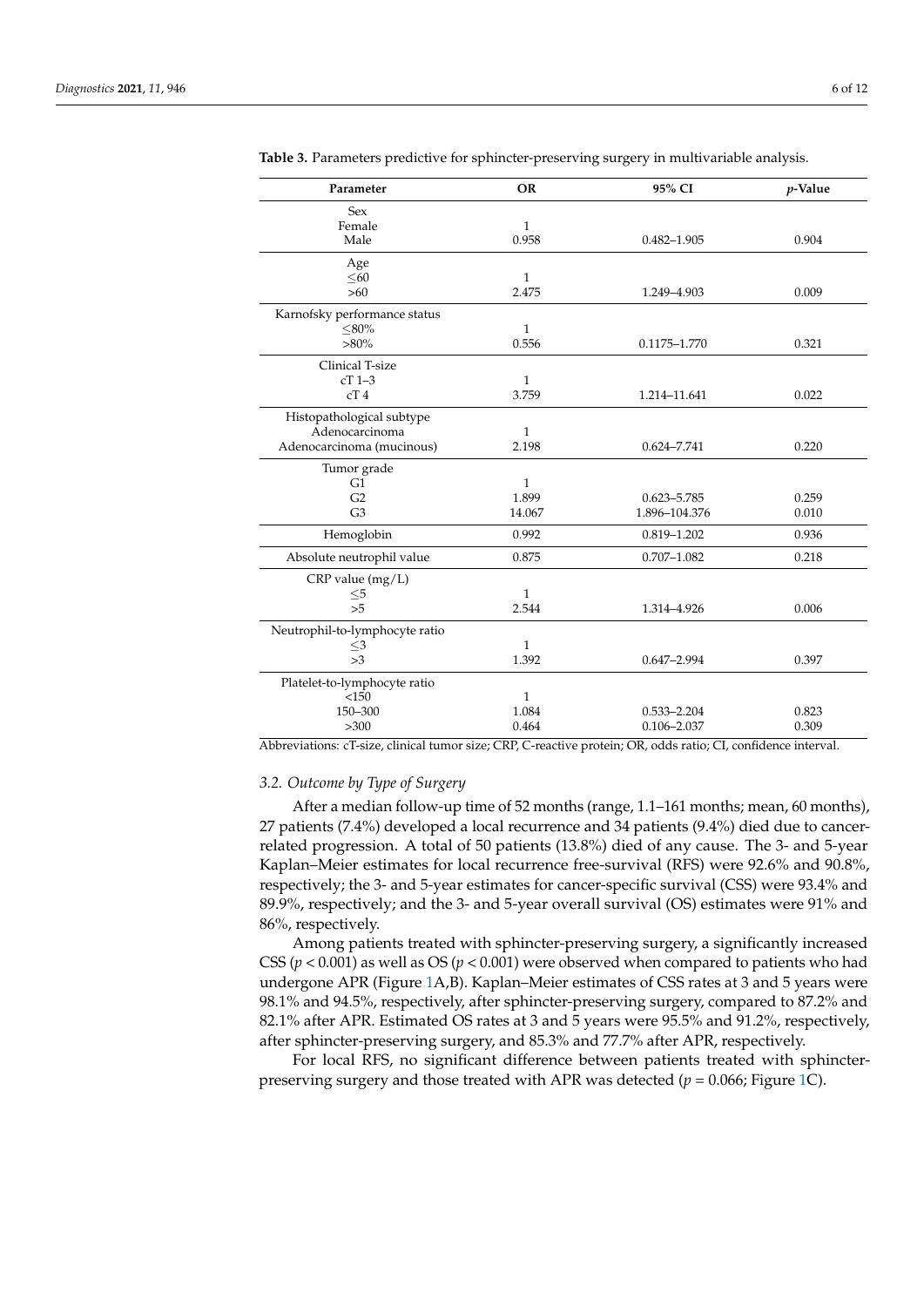respectively.

<span id="page-6-0"></span>

**Figure 1. (A)** Kaplan–Meier curves for cancer-specific survival by type of surgical treatment. Abbreviations: APR, abdominoperineal rectum resection; TME, total mesorectal excision; (B) Kaplan–Meier curves for overall survival by type of abdominately recture recture  $\mathcal{L}(\mathcal{C})$  and  $\mathcal{L}(\mathcal{C})$  and  $\mathcal{L}(\mathcal{C})$  and  $\mathcal{L}(\mathcal{C})$  curves for  $\mathcal{L}(\mathcal{C})$ surgical treatment. Abbreviations: APR, abdominoperineal rectum resection; TME, total mesorectal excision; **(C**) Kaplan– Meier curves for recurrence-free survival by type of surgical treatment. Abbreviations: APR, abdominoperineal rectum resection; TME, total mesorectal excision.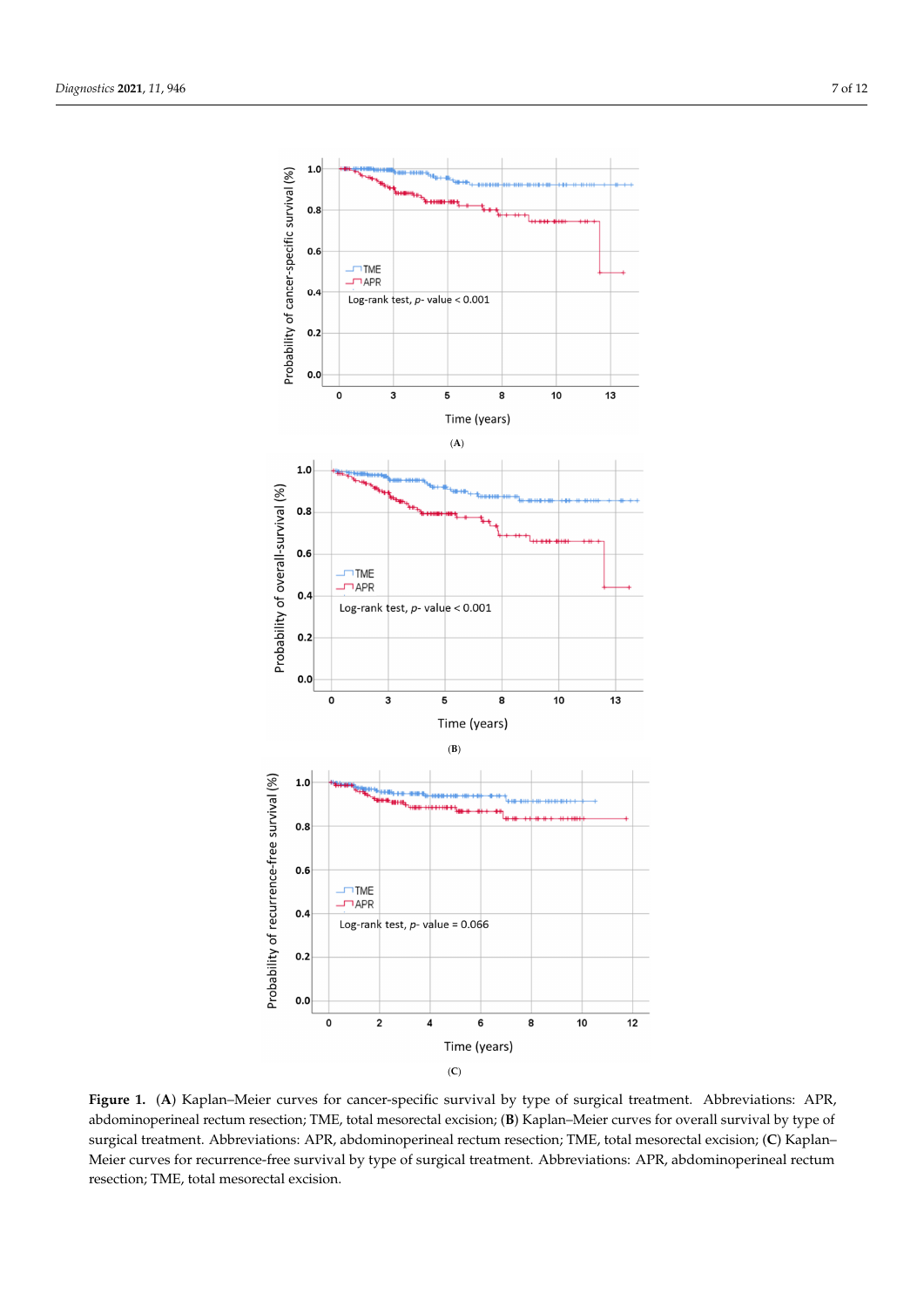## **4. Discussion**

In previous years, several clinical parameters affecting surgical procedures in rectal cancer patients have been identified. Currently, it is widely accepted that the distance of the tumor from the anal verge represents an important predictor of sphincter-preserving surgery [\[4](#page-9-3)[,13](#page-9-6)[,29](#page-10-3)[–32\]](#page-10-4). Another widely accepted factor influencing the surgical procedure is the experience of the surgeon. Several studies have shown an association between surgeon caseload and sphincter preservation. Furthermore, in centers with special expertise in colorectal cancer surgery, high rates of TME can be observed [\[32,](#page-10-4)[33\]](#page-10-5). However, APR is still indicated in patients with tumor infiltration to the external anal sphincter and levator muscles.

The effect of nRCT on sphincter-preserving surgery is a controversial topic currently being discussed. Various studies have found no significant differences in the APR rate between nRT with subsequent surgery and primary surgery or between nRT and nRCT with subsequent surgery [\[34,](#page-10-6)[35\]](#page-10-7). However, it has been shown that a good response to nRCT increases the rate of sphincter-preserving surgeries in patients with distal tumor localization. Crane et al. reported a higher sphincter-preserving surgery rate after clinical complete response (cCR) following nRCT in patients with a distal tumor location within  $\leq$ 3 cm of the anal verge [\[4\]](#page-9-3). The probability of a sphincter-preserving procedure was twice as high for patients with cCR as that for those without cCR (44% vs. 22%; *p* = 0.01). A good tumor response to nRCT has also been associated with improved local tumor control and OS [\[5\]](#page-9-4). However, approximately 40% of patients show no or only a small tumor response to nRCT [\[36\]](#page-10-8).

In low-lying rectal cancer, data on predictive parameters affecting the type of surgical procedure are still very sparse. In a prior study by our group, we identified patient age, the relative lymphocyte value, and the interval between nRCT and surgery as independently associated with sphincter preservation in low-lying rectal cancer [\[14\]](#page-9-7). Data on inflammatory parameters affecting surgical procedure cannot currently be found in the literature. To the best of our knowledge, to date, our observational study is the first to focus on the predictive role of inflammatory parameters including the pre-treatment NLR, PLR, and CRP value on sphincter preservation in low-lying LARC. In a total of 363 patients treated with nRCT, we were able to show a significant relationship between the pre-treatment plasma CRP level and sphincter-preserving surgery rate. Furthermore, we observed that the pre-treatment clinical T-size and the tumor grade were significantly associated with the type of surgical procedure, whereas no significant relationship between pre-treatment NLR and PLR and the type of surgical procedure was detected.

C-reactive protein (CRP) is an acute-phase protein primarily produced in response to systemic inflammation that plays an important role in the development and progression of a variety of cancers due to the upregulation of various cytokines and pro-angiogenic factors [\[15](#page-9-8)[,37](#page-10-9)[–39\]](#page-10-10). The expression of CRP is influenced by different cytokines and cytotoxic factors that are linked to cancer cell proliferation, growth, and migration [\[19](#page-9-11)[,20\]](#page-9-12). Thus, CRP may represent a sensitive surrogate marker of mediators contributing to cancer cell growth and migration [\[22\]](#page-9-13). In rectal cancer, Kim et al. observed an association between elevated CRP levels and cancer-specific survival. Furthermore, elevated CRP was associated with poorer tumor regression [\[40\]](#page-10-11). Singh et al. summarized the value of serum CRP in predicting anastomotic leak after colorectal surgery in a meta-analysis with a total of 2483 patients [\[41\]](#page-10-12).

Recently, inflammatory biomarkers such as NLR and PLR have been proposed as useful prognostic parameters in various cancer entities [\[42](#page-10-13)[–44\]](#page-10-14). However, in rectal cancer, the prognostic significance of these parameters is still debatable. Although a number of studies have shown the prognostic significance of NLR and PLR, several studies did not identify any associations with survival outcomes [\[45–](#page-10-15)[48\]](#page-10-16). Similarly, we were unable to detect a significant relationship between NLR or PLR and the type of surgical procedure in our cohort.

Recently, various biomarkers have been proposed for the early detection, tumor recurrence, and prognosis of CRC [\[49\]](#page-11-0). Through the use of liquid biopsy, circulating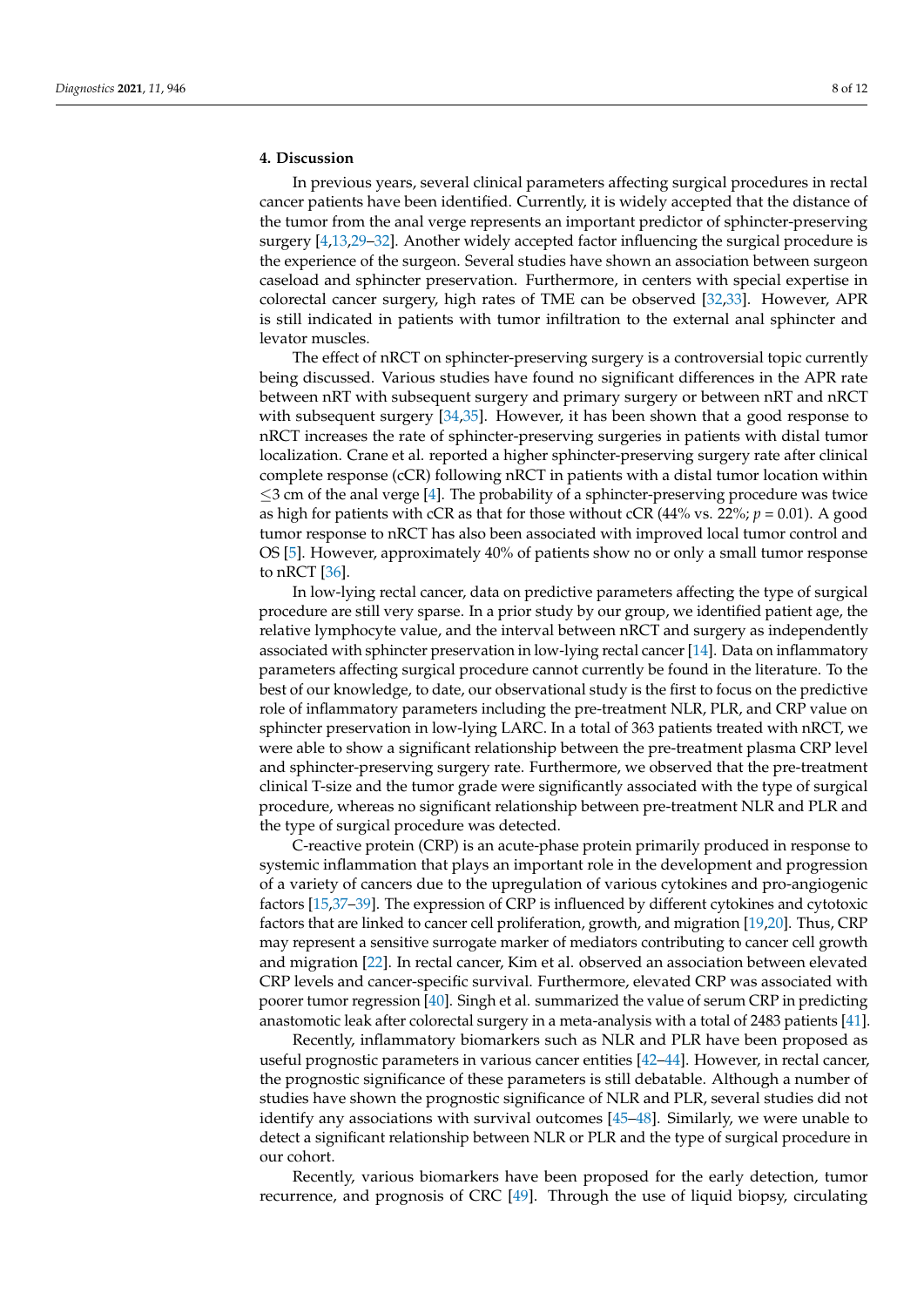tumor cells, circulating tumor DNA, microRNA, cell-free DNA (cfDNA), and exosomes can be obtained, which represent promising components for prognostic and predictive purposes. Circulating tumor cells in the bloodstream have been identified as an unfavorable prognostic parameter in several cancer types. Plasma cfDNA are DNA fragments released by both normal and tumor cells. KRAS and BRAF mutation status in plasma cfDNA are highly correlated with mutation status in tumor tissue [\[50\]](#page-11-1). Early identification of these mutations via liquid biopsy can also be used to identify drug resistance against therapeutic agents and may enable more tailored treatment [\[51\]](#page-11-2). The analysis of cfDNA fragments represents another approach to predicting treatment response. According to Agostini et al., the ratio of tumor cfDNA fragments and physiological cfDNA is a promising marker of the tumor response after nRCT [\[52\]](#page-11-3).

Currently, there is also an increasing amount of interest in the development of sensitive and specific noninvasive screening methods to identify patients with colorectal cancer (CRC). For instance, Altomare et al. evaluated the reliability of a breath test for the diagnosis of CRC and were able to demonstrate that the analysis of exhaled volatile compounds discriminated between cancer patients and healthy controls [\[53\]](#page-11-4).

However, some limitations of the present study have to be taken into account. Due to the retrospective nature of the present study, we cannot completely rule out a selection bias or unequally distributed unknown clinicopathological confounders that may have caused bias in the observed results. Furthermore, the distance between the lower tumor margin and the anal verge is an important independent factor for the determination of a sphincter-preserving procedure. We have decided not to incorporate these data in our analysis due to conflicting results between pre-treatment CT, MRT, and rigid proctoscopy. The surgeons' experience is a relevant confounder affecting the sphincter-preservation rate that we could not account for. Finally, CRP is a nonspecific marker of inflammation and might be influenced by several conditions, such as bacterial or viral infection, chronic autoimmune disease, severe stress, and surgical treatments.

Nevertheless, even considering these limitations, our data support the hypothesis that the pre-treatment CRP level might represent an independent predictive factor for sphincter-preserving surgery in patients with low-lying LARC. If validated in further studies, determination of the pre-treatment CRP level could be a relevant additional component in clinical practice in order to estimate the potential surgical procedure and to provide a more tailored cancer treatment.

## **5. Conclusions**

The pre-treatment CRP level seems to impact the probability of a sphincter-preserving procedure significantly in patients with low-lying LARC and may support oncological therapy decisions. The CRP level might serve as a readily available and inexpensive predictive parameter that could be useful in daily oncologic clinical practice and help to identify patients who may benefit from a more aggressive neo-adjuvant treatment strategy. However, further large-scale prospective studies are warranted to confirm and extend our findings.

**Author Contributions:** Conceptualization, R.P. and T.L.; methodology, R.P.; formal analysis, R.P.; investigation, R.P., E.H., M.M. and T.L.; resources, H.S.-L.; data curation, R.P., K.L., E.H., M.M. and B.S.; writing—original draft preparation, R.P. and K.L.; writing—review and editing, R.P., T.L. and H.S.-L.; visualization, R.P. and E.H. All authors have read and agreed to the published version of the manuscript.

**Funding:** This research received no external funding.

**Institutional Review Board Statement:** The study was conducted according to the guidelines of the Declaration of Helsinki and approved by the Institutional Review Board (or Ethics Committee) of the Medical University Graz (approval number: EK 33-214 ex20/21 from 5 February 2021).

**Informed Consent Statement:** As this was a retrospective non-intervening study, informed consent from the study participants was not required.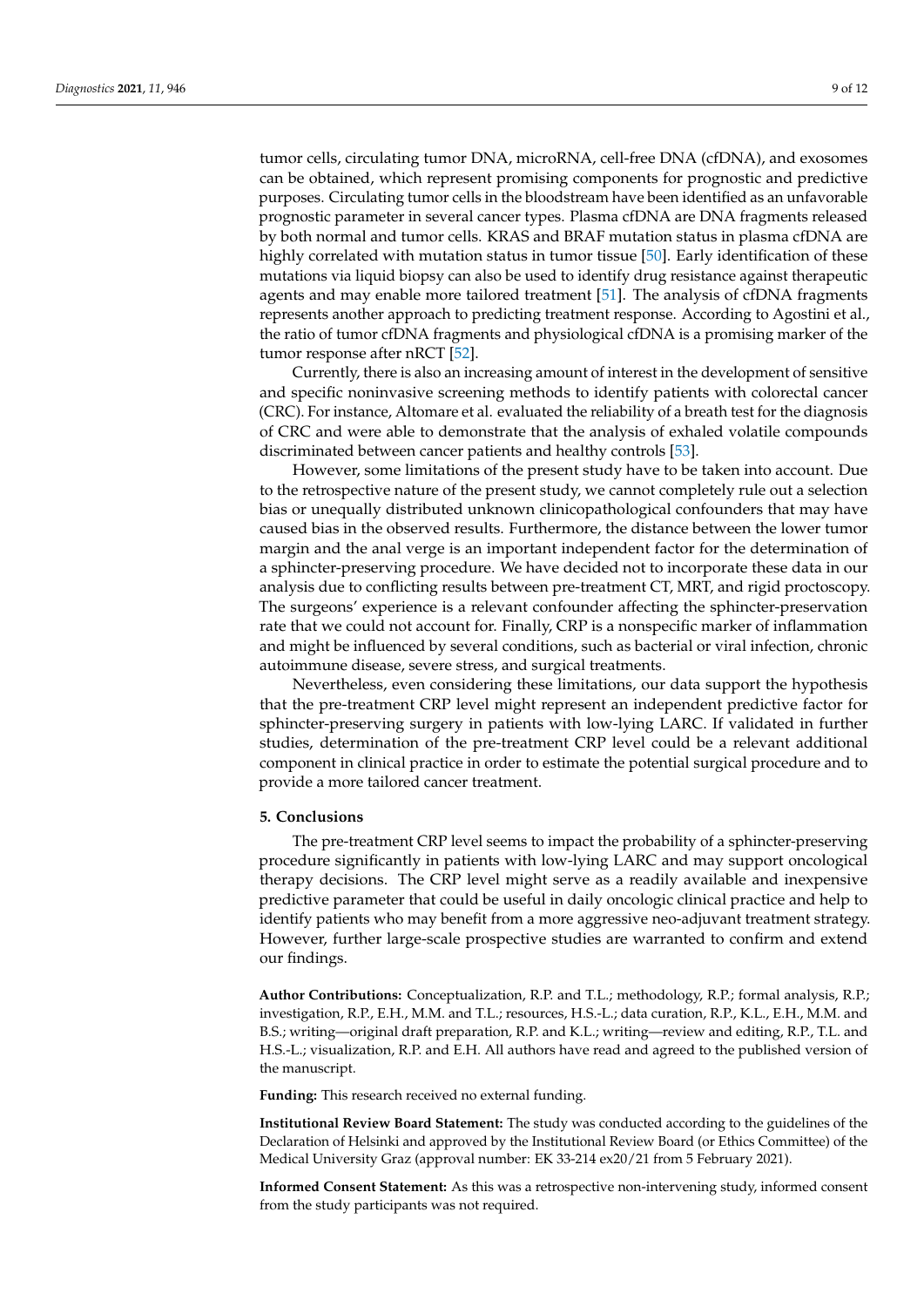**Data Availability Statement:** The data presented in this study are available on request from the corresponding author. The data are not publicly available due to ethical restrictions.

**Conflicts of Interest:** The authors declare no conflict of interest.

## **References**

- <span id="page-9-0"></span>1. Benson, A.B.; Venook, A.P.; Al-Hawary, M.M.; Cederquist, L.; Chen, Y.J.; Ciombor, K.K.; Cohen, S.; Cooper, H.S.; Deming, D.; Engstrom, P.F.; et al. Rectal Cancer, Version 2.2018, NCCN Clinical Practice Guidelines in Oncology. *J. Natl. Compr. Canc. Netw.* **2018**, *16*, 874–901. [\[CrossRef\]](http://doi.org/10.6004/jnccn.2018.0061)
- <span id="page-9-1"></span>2. Akgun, E.; Ozkok, S.; Tekin, M.; Yoldas, T.; Caliskan, C.; Kose, T.; Karabulut, B.; Sezak, M.; Elmas, N.; Ozutemiz, O. The effects of chemoradiotherapy on recurrence and survival in locally advanced rectal cancers with curative total mesorectal excision: A prospective, nonrandomized study. *World J. Surg. Oncol.* **2017**, *15*, 205. [\[CrossRef\]](http://doi.org/10.1186/s12957-017-1275-4)
- <span id="page-9-2"></span>3. Sauer, R.; Becker, H.; Hohenberger, W.; Rodel, C.; Wittekind, C.; Fietkau, R.; Martus, P.; Tschmelitsch, J.; Hager, E.; Hess, C.F.; et al. Preoperative versus postoperative chemoradiotherapy for rectal cancer. *N. Engl. J. Med.* **2004**, *351*, 1731–1740. [\[CrossRef\]](http://doi.org/10.1056/NEJMoa040694)
- <span id="page-9-3"></span>4. Crane, C.H.; Skibber, J.M.; Feig, B.W.; Vauthey, J.N.; Thames, H.D.; Curley, S.A.; Rodriguez-Bigas, M.A.; Wolff, R.A.; Ellis, L.M.; Delclos, M.E.; et al. Response to preoperative chemoradiation increases the use of sphincter-preserving surgery in patients with locally advanced low rectal carcinoma. *Cancer* **2003**, *97*, 517–524. [\[CrossRef\]](http://doi.org/10.1002/cncr.11075) [\[PubMed\]](http://www.ncbi.nlm.nih.gov/pubmed/12518377)
- <span id="page-9-4"></span>5. Armstrong, D.; Raissouni, S.; Price Hiller, J.; Mercer, J.; Powell, E.; MacLean, A.; Jiang, M.; Doll, C.; Goodwin, R.; Batuyong, E.; et al. Predictors of Pathologic Complete Response After Neoadjuvant Treatment for Rectal Cancer: A Multicenter Study. *Clin. Colorectal Cancer* **2015**, *14*, 291–295. [\[CrossRef\]](http://doi.org/10.1016/j.clcc.2015.06.001) [\[PubMed\]](http://www.ncbi.nlm.nih.gov/pubmed/26433487)
- 6. Spolverato, G.; Pucciarelli, S.; Bertorelle, R.; De Rossi, A.; Nitti, D. Predictive factors of the response of rectal cancer to neoadjuvant radiochemotherapy. *Cancers* **2011**, *3*, 2176–2194. [\[CrossRef\]](http://doi.org/10.3390/cancers3022176)
- 7. Lu, K.; Zhu, Y.; Sheng, L.; Liu, L.; Shen, L.; Wei, Q. Serum fibrinogen level predicts the therapeutic response and prognosis in patients with locally advanced rectal cancer. *Hepatogastroenterology* **2011**, *58*, 1507–1510. [\[CrossRef\]](http://doi.org/10.5754/hge11133) [\[PubMed\]](http://www.ncbi.nlm.nih.gov/pubmed/21940318)
- 8. Kawai, K.; Kitayama, J.; Tsuno, N.H.; Sunami, E.; Nagawa, H. Hyperfibrinogenemia after preoperative chemoradiotherapy predicts poor response and poor prognosis in rectal cancer. *Int. J. Colorectal Dis.* **2011**, *26*, 45–51. [\[CrossRef\]](http://doi.org/10.1007/s00384-010-1054-y) [\[PubMed\]](http://www.ncbi.nlm.nih.gov/pubmed/20809424)
- 9. Kawai, K.; Kitayama, J.; Tsuno, N.H.; Sunami, E.; Watanabe, T. Thrombocytosis before pre-operative chemoradiotherapy predicts poor response and shorter local recurrence-free survival in rectal cancer. *Int. J. Colorectal Dis.* **2013**, *28*, 527–535. [\[CrossRef\]](http://doi.org/10.1007/s00384-012-1594-4)
- 10. Moureau-Zabotto, L.; Farnault, B.; de Chaisemartin, C.; Esterni, B.; Lelong, B.; Viret, F.; Giovannini, M.; Monges, G.; Delpero, J.R.; Bories, E.; et al. Predictive factors of tumor response after neoadjuvant chemoradiation for locally advanced rectal cancer. *Int. J. Radiat. Oncol. Biol. Phys.* **2011**, *80*, 483–491. [\[CrossRef\]](http://doi.org/10.1016/j.ijrobp.2010.02.025)
- 11. Wallin, U.; Rothenberger, D.; Lowry, A.; Luepker, R.; Mellgren, A. CEA—A predictor for pathologic complete response after neoadjuvant therapy for rectal cancer. *Dis. Colon. Rectum.* **2013**, *56*, 859–868. [\[CrossRef\]](http://doi.org/10.1097/DCR.0b013e31828e5a72)
- <span id="page-9-5"></span>12. Sun, Y.; Zhang, Y.; Huang, Z.; Lin, H.; Lu, X.; Huang, Y.; Chi, P. Combination of Preoperative Plasma Fibrinogen and Neutrophilto-Lymphocyte Ratio (the F-NLR Score) as a Prognostic Marker of Locally Advanced Rectal Cancer Following Preoperative Chemoradiotherapy. *World J. Surg.* **2020**, *44*, 1975–1984. [\[CrossRef\]](http://doi.org/10.1007/s00268-020-05407-3) [\[PubMed\]](http://www.ncbi.nlm.nih.gov/pubmed/32020327)
- <span id="page-9-6"></span>13. Baral, J.; Schon, M.R.; Ruppert, R.; Ptok, H.; Strassburg, J.; Brosi, P.; Kreis, M.E.; Lewin, A.; Sauer, J.; Sawicki, S.; et al. Spincter preservation after selective chemoradiotherapy of rectal cancer. Interim results of the OCUM study. *Chirurg* **2015**, *86*, 1138–1144. [\[CrossRef\]](http://doi.org/10.1007/s00104-015-0083-z) [\[PubMed\]](http://www.ncbi.nlm.nih.gov/pubmed/26347011)
- <span id="page-9-7"></span>14. Partl, R.; Magyar, M.; Hassler, E.; Langsenlehner, T.; Kapp, K.S. Clinical parameters predictive for sphincter-preserving surgery and prognostic outcome in patients with locally advanced low rectal cancer. *Radiat. Oncol.* **2020**, *15*, 99. [\[CrossRef\]](http://doi.org/10.1186/s13014-020-01554-y)
- <span id="page-9-8"></span>15. Coussens, L.M.; Werb, Z. Inflammation and cancer. *Nature* **2002**, *420*, 860–867. [\[CrossRef\]](http://doi.org/10.1038/nature01322) [\[PubMed\]](http://www.ncbi.nlm.nih.gov/pubmed/12490959)
- <span id="page-9-9"></span>16. Vakkila, J.; Lotze, M.T. Inflammation and necrosis promote tumour growth. *Nat. Rev. Immunol.* **2004**, *4*, 641–648. [\[CrossRef\]](http://doi.org/10.1038/nri1415) [\[PubMed\]](http://www.ncbi.nlm.nih.gov/pubmed/15286730)
- <span id="page-9-10"></span>17. Pepys, M.B.; Baltz, M.L. Acute phase proteins with special reference to C-reactive protein and related proteins (pentaxins) and serum amyloid A protein. *Adv. Immunol.* **1983**, *34*, 141–212.
- 18. Nozoe, T.; Korenaga, D.; Futatsugi, M.; Saeki, H.; Maehara, Y.; Sugimachi, K. Immunohistochemical expression of C-reactive protein in squamous cell carcinoma of the esophagus-significance as a tumor marker. *Cancer Lett.* **2003**, *192*, 89–95. [\[CrossRef\]](http://doi.org/10.1016/S0304-3835(02)00630-4)
- <span id="page-9-11"></span>19. Kuper, H.; Adami, H.O.; Trichopoulos, D. Infections as a major preventable cause of human cancer. *J. Intern. Med.* **2000**, *248*, 171–183. [\[CrossRef\]](http://doi.org/10.1046/j.1365-2796.2000.00742.x)
- <span id="page-9-12"></span>20. Wahl, L.M.; Kleinman, H.K. Tumor-associated macrophages as targets for cancer therapy. *J. Natl. Cancer Inst.* **1998**, *90*, 1583–1584. [\[CrossRef\]](http://doi.org/10.1093/jnci/90.21.1583)
- 21. Grivennikov, S.I.; Greten, F.R.; Karin, M. Immunity, inflammation, and cancer. *Cell* **2010**, *140*, 883–899. [\[CrossRef\]](http://doi.org/10.1016/j.cell.2010.01.025)
- <span id="page-9-13"></span>22. Achyut, B.R.; Bader, D.A.; Robles, A.I.; Wangsa, D.; Harris, C.C.; Ried, T.; Yang, L. Inflammation-mediated genetic and epigenetic alterations drive cancer development in the neighboring epithelium upon stromal abrogation of TGF-beta signaling. *PLoS Genet.* **2013**, *9*, e1003251. [\[CrossRef\]](http://doi.org/10.1371/journal.pgen.1003251)
- 23. Mazaki, J.; Katsumata, K.; Kasahara, K.; Tago, T.; Wada, T.; Kuwabara, H.; Enomoto, M.; Ishizaki, T.; Nagakawa, Y.; Tsuchida, A. Neutrophil-to-lymphocyte ratio is a prognostic factor for colon cancer: A propensity score analysis. *BMC Cancer* **2020**, *20*, 922. [\[CrossRef\]](http://doi.org/10.1186/s12885-020-07429-5)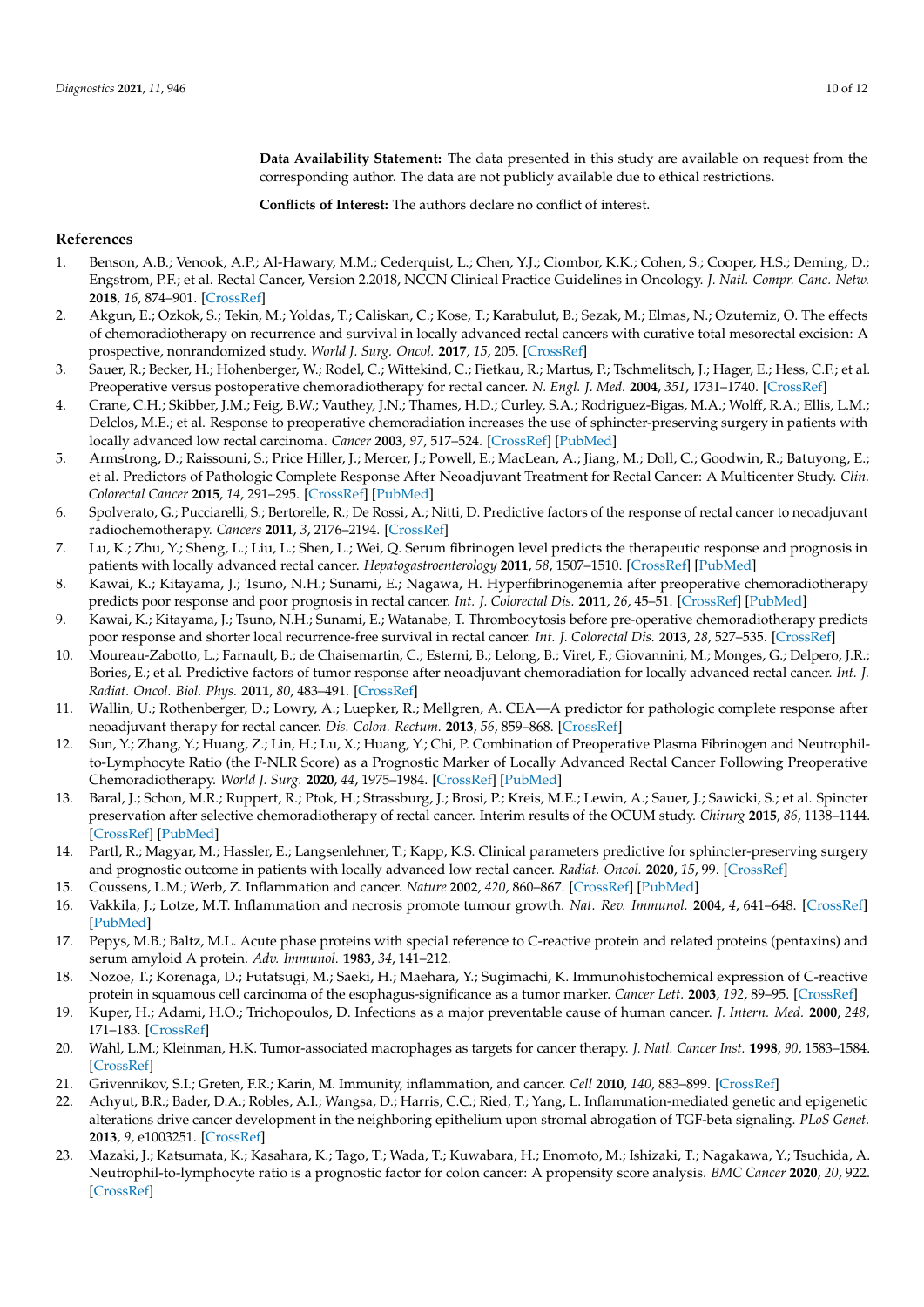- 24. Howard, R.; Kanetsky, P.A.; Egan, K.M. Exploring the prognostic value of the neutrophil-to-lymphocyte ratio in cancer. *Sci. Rep.* **2019**, *9*, 19673. [\[CrossRef\]](http://doi.org/10.1038/s41598-019-56218-z)
- <span id="page-10-0"></span>25. Zhou, X.; Du, Y.; Huang, Z.; Xu, J.; Qiu, T.; Wang, J.; Wang, T.; Zhu, W.; Liu, P. Prognostic value of PLR in various cancers: A meta-analysis. *PLoS ONE* **2014**, *9*, e101119. [\[CrossRef\]](http://doi.org/10.1371/journal.pone.0101119) [\[PubMed\]](http://www.ncbi.nlm.nih.gov/pubmed/24968121)
- <span id="page-10-1"></span>26. Chiang, S.F.; Hung, H.Y.; Tang, R.; Changchien, C.R.; Chen, J.S.; You, Y.T.; Chiang, J.M.; Lin, J.R. Can neutrophil-to-lymphocyte ratio predict the survival of colorectal cancer patients who have received curative surgery electively? *Int. J. Colorectal Dis.* **2012**, *27*, 1347–1357. [\[CrossRef\]](http://doi.org/10.1007/s00384-012-1459-x)
- 27. Li, X.; Dai, D.; Chen, B.; Tang, H.; Xie, X.; Wei, W. The value of neutrophil-to-lymphocyte ratio for response and prognostic effect of neoadjuvant chemotherapy in solid tumors: A systematic review and meta-analysis. *J. Cancer* **2018**, *9*, 861–871. [\[CrossRef\]](http://doi.org/10.7150/jca.23367) [\[PubMed\]](http://www.ncbi.nlm.nih.gov/pubmed/29581764)
- <span id="page-10-2"></span>28. Templeton, A.J.; Ace, O.; McNamara, M.G.; Al-Mubarak, M.; Vera-Badillo, F.E.; Hermanns, T.; Seruga, B.; Ocana, A.; Tannock, I.F.; Amir, E. Prognostic role of platelet to lymphocyte ratio in solid tumors: A systematic review and meta-analysis. *Cancer Epidemiol. Biomark. Prev.* **2014**, *23*, 1204–1212. [\[CrossRef\]](http://doi.org/10.1158/1055-9965.EPI-14-0146)
- <span id="page-10-3"></span>29. Sun, Z.; Yu, X.; Wang, H.; Ma, M.; Zhao, Z.; Wang, Q. Factors affecting sphincter-preserving resection treatment for patients with low rectal cancer. *Exp. Ther. Med.* **2015**, *10*, 484–490. [\[CrossRef\]](http://doi.org/10.3892/etm.2015.2552)
- 30. Cong, Z.J.; Hu, L.H.; Xing, J.J.; Zhang, W.; Fu, C.G.; Yu, E.D.; Zhong, M. Risk factors associated with sphincter-preserving resection in patients with low rectal cancer. *Int. Surg.* **2014**, *99*, 330–337. [\[CrossRef\]](http://doi.org/10.9738/INTSURG-D-13-00217.1) [\[PubMed\]](http://www.ncbi.nlm.nih.gov/pubmed/25058761)
- 31. Martin, S.T.; Heneghan, H.M.; Winter, D.C. Systematic review of outcomes after intersphincteric resection for low rectal cancer. *Br. J. Surg.* **2012**, *99*, 603–612. [\[CrossRef\]](http://doi.org/10.1002/bjs.8677)
- <span id="page-10-4"></span>32. Temple, L.K.; Romanus, D.; Niland, J.; Veer, A.T.; Weiser, M.R.; Skibber, J.; Wilson, J.; Rajput, A.; Benson, A.; Wong, Y.N.; et al. Factors associated with sphincter-preserving surgery for rectal cancer at national comprehensive cancer network centers. *Ann. Surg.* **2009**, *250*, 260–267. [\[CrossRef\]](http://doi.org/10.1097/SLA.0b013e3181ae330e)
- <span id="page-10-5"></span>33. Purves, H.; Pietrobon, R.; Hervey, S.; Guller, U.; Miller, W.; Ludwig, K. Relationship between surgeon caseload and sphincter preservation in patients with rectal cancer. *Dis. Colon. Rectum.* **2005**, *48*, 195–202; discussion 202–204. [\[CrossRef\]](http://doi.org/10.1007/s10350-004-0793-7) [\[PubMed\]](http://www.ncbi.nlm.nih.gov/pubmed/15812583)
- <span id="page-10-6"></span>34. De Caluwe, L.; Van Nieuwenhove, Y.; Ceelen, W.P. Preoperative chemoradiation versus radiation alone for stage II and III resectable rectal cancer. *Cochrane Database Syst. Rev.* **2013**, 2. [\[CrossRef\]](http://doi.org/10.1002/14651858.CD006041.pub3)
- <span id="page-10-7"></span>35. Rahbari, N.N.; Elbers, H.; Askoxylakis, V.; Motschall, E.; Bork, U.; Buchler, M.W.; Weitz, J.; Koch, M. Neoadjuvant radiotherapy for rectal cancer: Meta-analysis of randomized controlled trials. *Ann. Surg. Oncol.* **2013**, *20*, 4169–4182. [\[CrossRef\]](http://doi.org/10.1245/s10434-013-3198-9)
- <span id="page-10-8"></span>36. Mohiuddin, M.; Hayne, M.; Regine, W.F.; Hanna, N.; Hagihara, P.F.; McGrath, P.; Marks, G.M. Prognostic significance of postchemoradiation stage following preoperative chemotherapy and radiation for advanced/recurrent rectal cancers. *Int. J. Radiat. Oncol. Biol. Phys.* **2000**, *48*, 1075–1080. [\[CrossRef\]](http://doi.org/10.1016/S0360-3016(00)00732-X)
- <span id="page-10-9"></span>37. Steel, D.M.; Whitehead, A.S. Heterogeneous modulation of acute-phase-reactant mRNA levels by interleukin-1 beta and interleukin-6 in the human hepatoma cell line PLC/PRF/5. *Biochem. J.* **1991**, *277*, 477–482. [\[CrossRef\]](http://doi.org/10.1042/bj2770477) [\[PubMed\]](http://www.ncbi.nlm.nih.gov/pubmed/1713447)
- 38. Weinhold, B.; Bader, A.; Poli, V.; Ruther, U. Interleukin-6 is necessary, but not sufficient, for induction of the humanC-reactive protein gene in vivo. *Biochem. J.* **1997**, *325*, 617–621. [\[CrossRef\]](http://doi.org/10.1042/bj3250617) [\[PubMed\]](http://www.ncbi.nlm.nih.gov/pubmed/9271080)
- <span id="page-10-10"></span>39. Marnell, L.; Mold, C.; Du Clos, T.W. C-reactive protein: Ligands, receptors and role in inflammation. *Clin. Immunol.* **2005**, *117*, 104–111. [\[CrossRef\]](http://doi.org/10.1016/j.clim.2005.08.004)
- <span id="page-10-11"></span>40. Kim, W.R.; Han, Y.D.; Min, B.S. C-Reactive Protein Level Predicts Survival Outcomes in Rectal Cancer Patients Undergoing Total Mesorectal Excision After Preoperative Chemoradiation Therapy. *Ann. Surg. Oncol.* **2018**, *25*, 3898–3905. [\[CrossRef\]](http://doi.org/10.1245/s10434-018-6828-4)
- <span id="page-10-12"></span>41. Singh, P.P.; Zeng, I.S.; Srinivasa, S.; Lemanu, D.P.; Connolly, A.B.; Hill, A.G. Systematic review and meta-analysis of use of serum C-reactive protein levels to predict anastomotic leak after colorectal surgery. *Br. J. Surg.* **2014**, *101*, 339–346. [\[CrossRef\]](http://doi.org/10.1002/bjs.9354) [\[PubMed\]](http://www.ncbi.nlm.nih.gov/pubmed/24311257)
- <span id="page-10-13"></span>42. Ethier, J.L.; Desautels, D.; Templeton, A.; Shah, P.S.; Amir, E. Prognostic role of neutrophil-to-lymphocyte ratio in breast cancer: A systematic review and meta-analysis. *Breast Cancer Res.* **2017**, *19*, 2. [\[CrossRef\]](http://doi.org/10.1186/s13058-016-0794-1) [\[PubMed\]](http://www.ncbi.nlm.nih.gov/pubmed/28057046)
- 43. Yu, Y.; Wang, H.; Yan, A.; Wang, H.; Li, X.; Liu, J.; Li, W. Pretreatment neutrophil to lymphocyte ratio in determining the prognosis of head and neck cancer: A meta-analysis. *BMC Cancer* **2018**, *18*, 383. [\[CrossRef\]](http://doi.org/10.1186/s12885-018-4230-z) [\[PubMed\]](http://www.ncbi.nlm.nih.gov/pubmed/29618336)
- <span id="page-10-14"></span>44. Yodying, H.; Matsuda, A.; Miyashita, M.; Matsumoto, S.; Sakurazawa, N.; Yamada, M.; Uchida, E. Prognostic Significance of Neutrophil-to-Lymphocyte Ratio and Platelet-to-Lymphocyte Ratio in Oncologic Outcomes of Esophageal Cancer: A Systematic Review and Meta-analysis. *Ann. Surg. Oncol.* **2016**, *23*, 646–654. [\[CrossRef\]](http://doi.org/10.1245/s10434-015-4869-5)
- <span id="page-10-15"></span>45. Dong, Y.W.; Shi, Y.Q.; He, L.W.; Su, P.Z. Prognostic significance of neutrophil-to-lymphocyte ratio in rectal cancer: A meta-analysis. *Onco. Targets Ther.* **2016**, *9*, 3127–3134.
- 46. Kim, T.G.; Park, W.; Kim, H.; Choi, D.H.; Park, H.C.; Kim, S.H.; Cho, Y.B.; Yun, S.H.; Kim, H.C.; Lee, W.Y.; et al. Baseline neutrophil-lymphocyte ratio and platelet-lymphocyte ratio in rectal cancer patients following neoadjuvant chemoradiotherapy. *Tumori* **2019**, *105*, 434–440. [\[CrossRef\]](http://doi.org/10.1177/0300891618792476) [\[PubMed\]](http://www.ncbi.nlm.nih.gov/pubmed/30117371)
- 47. Portale, G.; Cavallin, F.; Valdegamberi, A.; Frigo, F.; Fiscon, V. Platelet-to-Lymphocyte Ratio and Neutrophil-to-Lymphocyte Ratio Are Not Prognostic Biomarkers in Rectal Cancer Patients with Curative Resection. *J. Gastrointest. Surg.* **2018**, *22*, 1611–1618. [\[CrossRef\]](http://doi.org/10.1007/s11605-018-3781-2) [\[PubMed\]](http://www.ncbi.nlm.nih.gov/pubmed/29687424)
- <span id="page-10-16"></span>48. Shen, J.; Zhu, Y.; Wu, W.; Zhang, L.; Ju, H.; Fan, Y.; Zhu, Y.; Luo, J.; Liu, P.; Zhou, N.; et al. Prognostic Role of Neutrophil-to-Lymphocyte Ratio in Locally Advanced Rectal Cancer Treated with Neoadjuvant Chemoradiotherapy. *Med. Sci. Monit.* **2017**, *23*, 315–324. [\[CrossRef\]](http://doi.org/10.12659/MSM.902752)